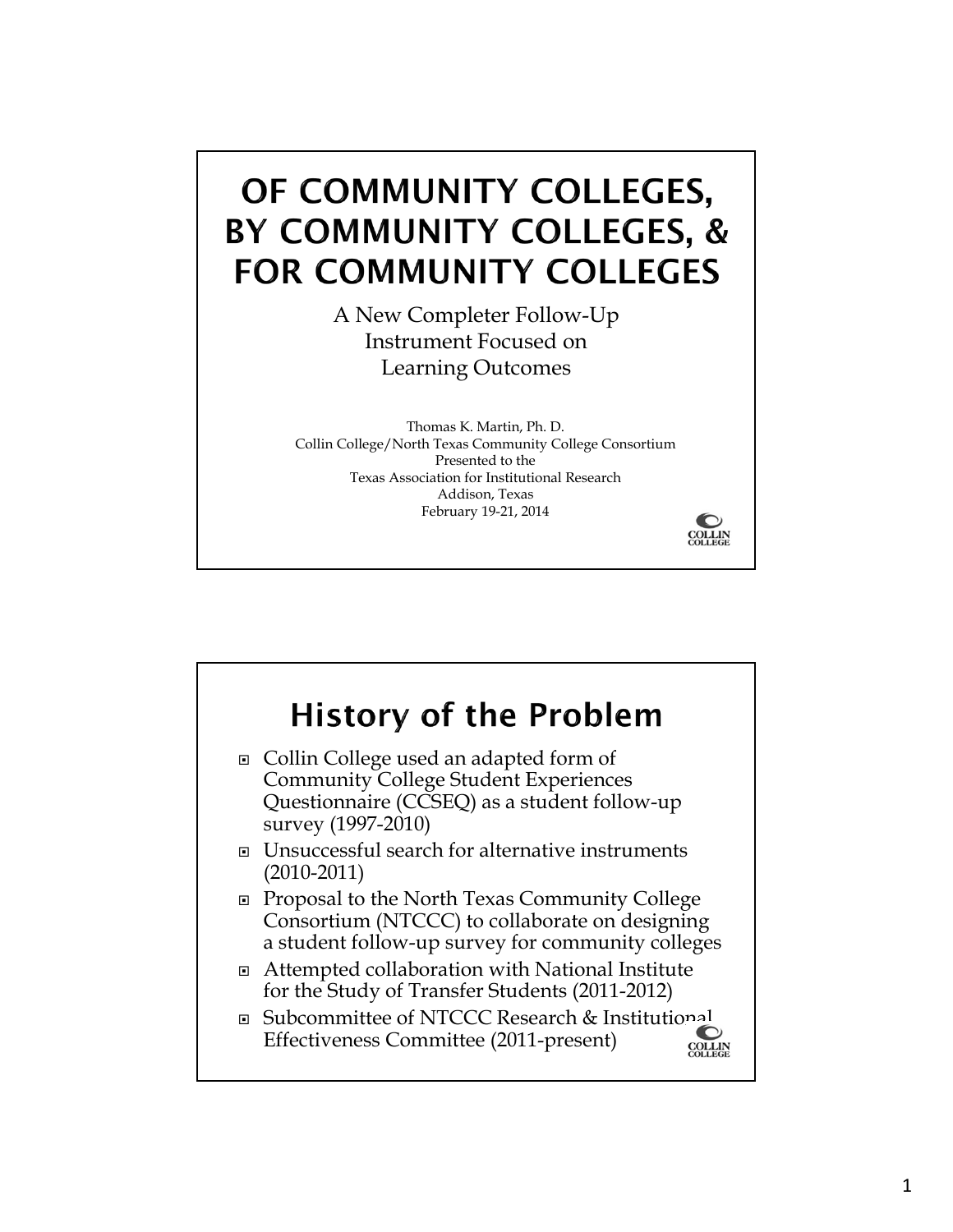

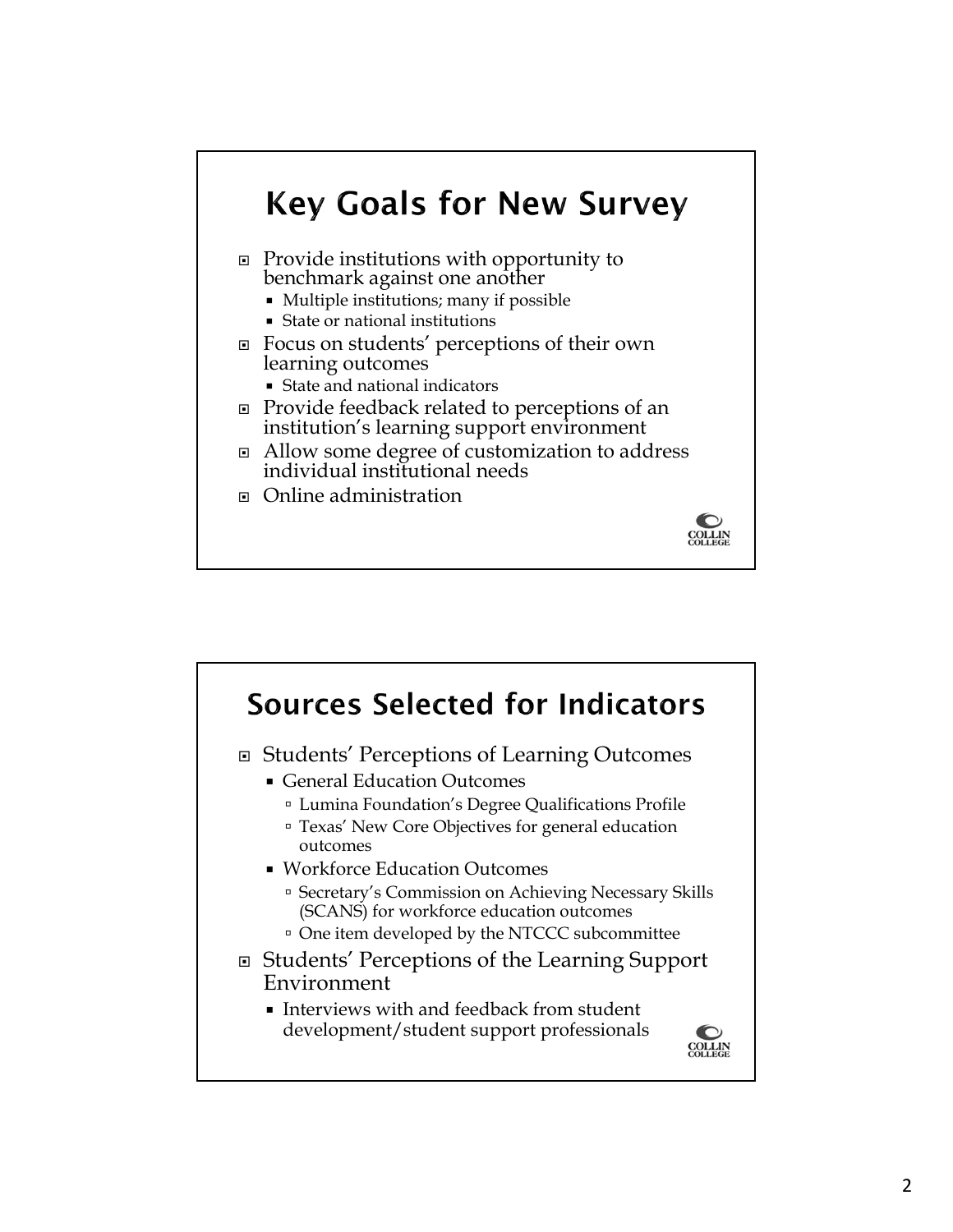

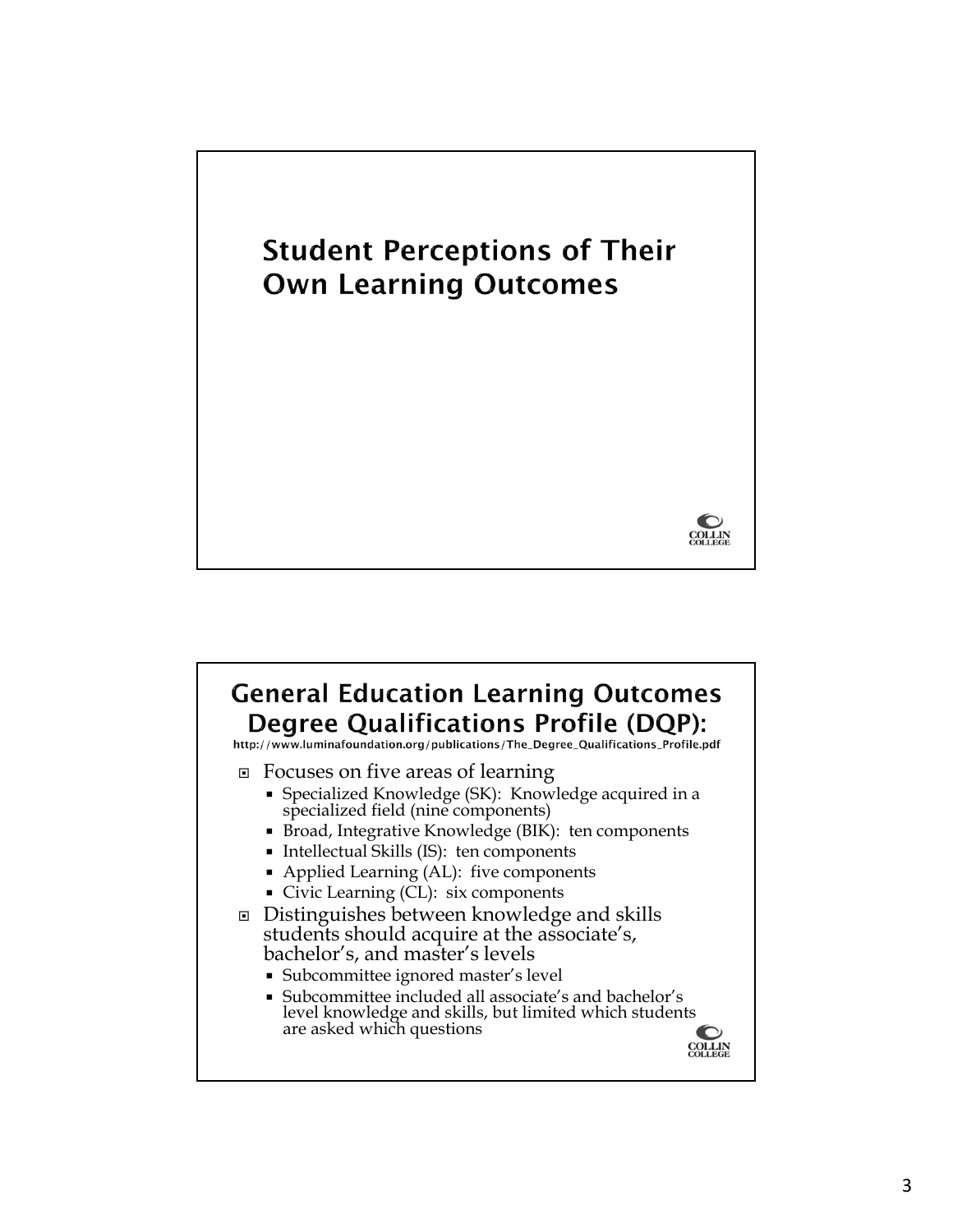### **General Education Learning Outcomes Texas Core Objectives**

- □ Communication Skills (CS): three components
- □ Critical Thinking Skills (CTS): two components
- Empirical & Quantitative Skills (EQS): three components
- $\Box$  Personal Responsibility (PR)
- $\Box$  Social Responsibility (SR): three components
- □ Teamwork (TW): two components



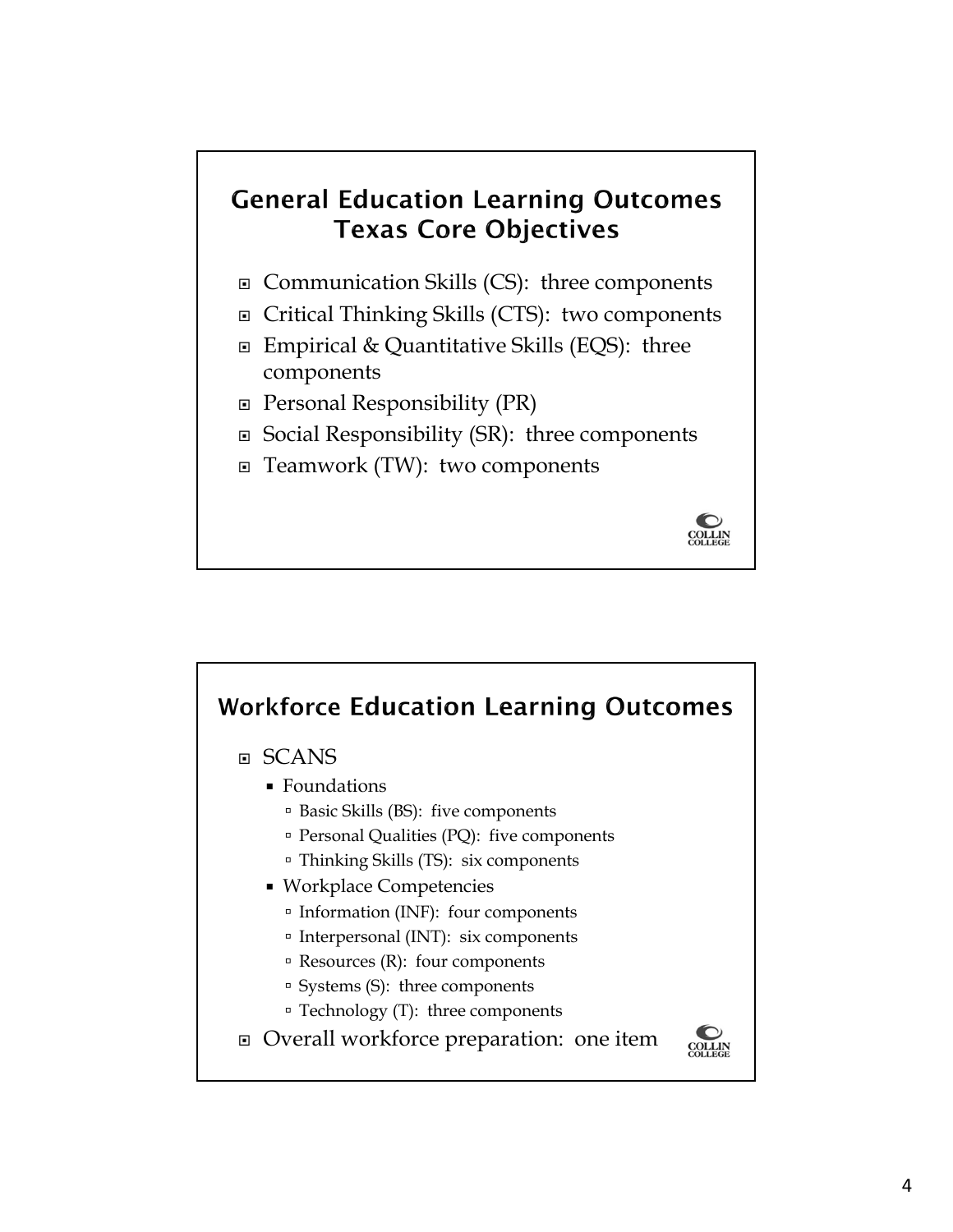

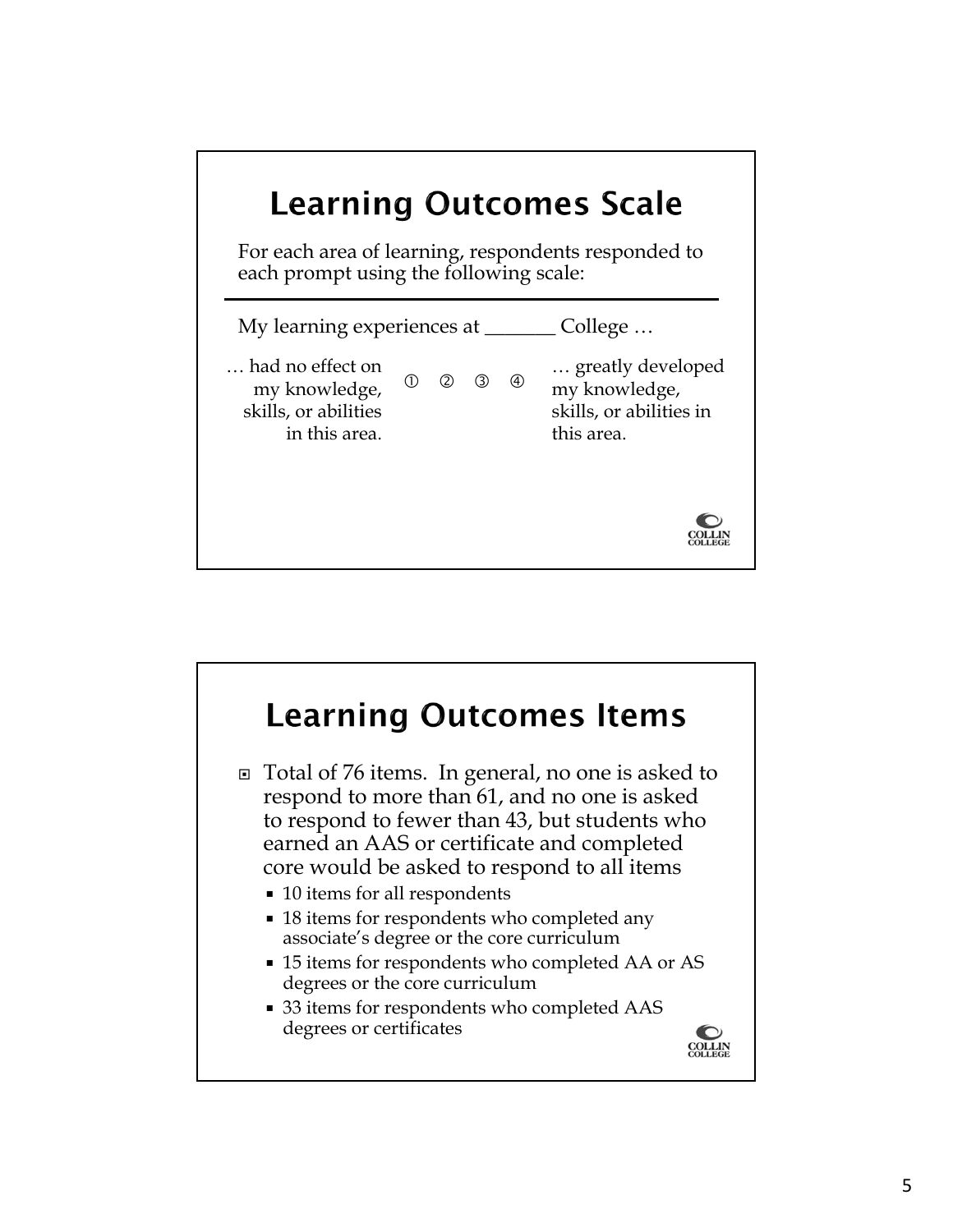

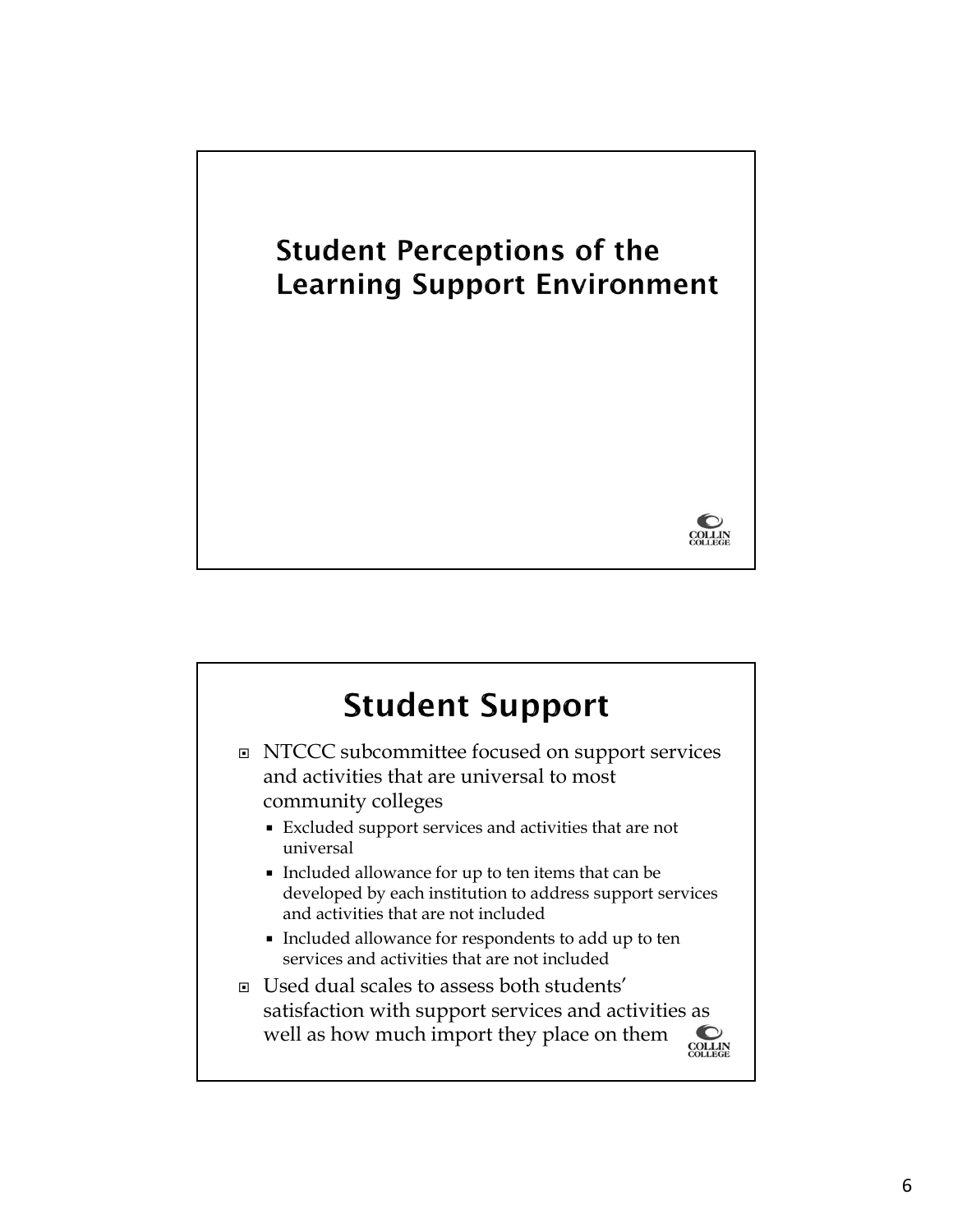# **Student Support Scales**

Each item is rated on both the two following scales

| My Level of Satisfaction                                                  |                             |                      |                                       |
|---------------------------------------------------------------------------|-----------------------------|----------------------|---------------------------------------|
| Totally<br>Dissatisfied<br>$^{\circledR}$<br>$\circled{1}$<br>$\circledS$ | $\circled{4}$ $\circled{5}$ | Totally<br>Satisfied |                                       |
|                                                                           | Not<br>Important<br>at All  | 000000               | Importance to Me<br>Very<br>Important |

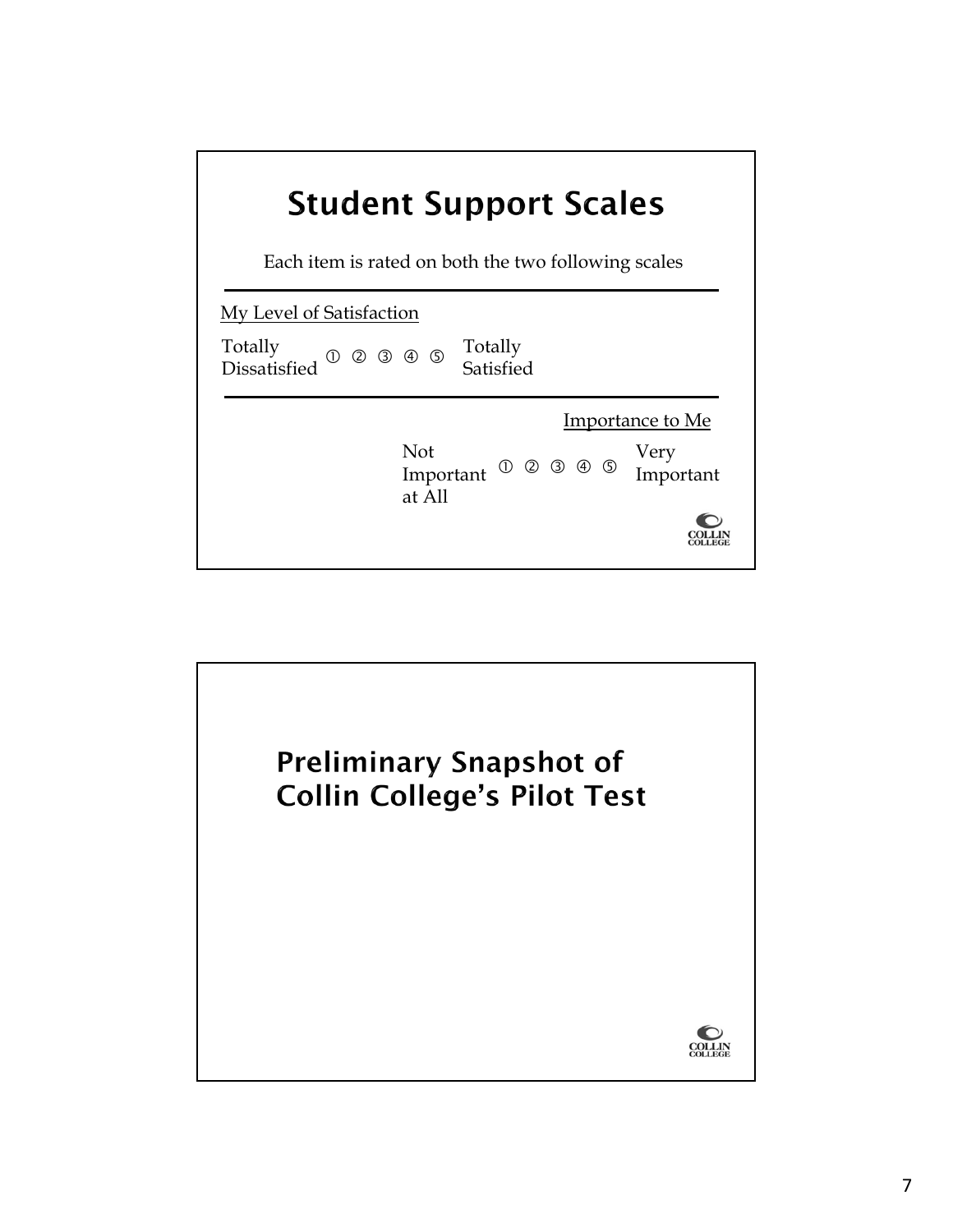#### **Collin College Pilot Test** Response □ Overall, this target required responses from at least 354 of the 4,455 questionnaires successfully sent via email to all Collin College FY2012 and FY2013 program completers Needed 351 responses from degree completers Needed 346 responses from university transfer completers ■ Needed 276 responses from workforce education completers Obtained total of 413 responses overall, but … Only first 10 learning outcomes items (to which everyone was asked to respond) met the target of 354 responses Workforce education items (the last learning outcomes items in the survey) generated the lowest response About one-third of program completers responded to no items in the Student Support section; appear to have missed altogether No major differences in response rates for FY2012 and  $\bigcirc$ FY2013 program completers **COLLIN**<br>COLLEGE

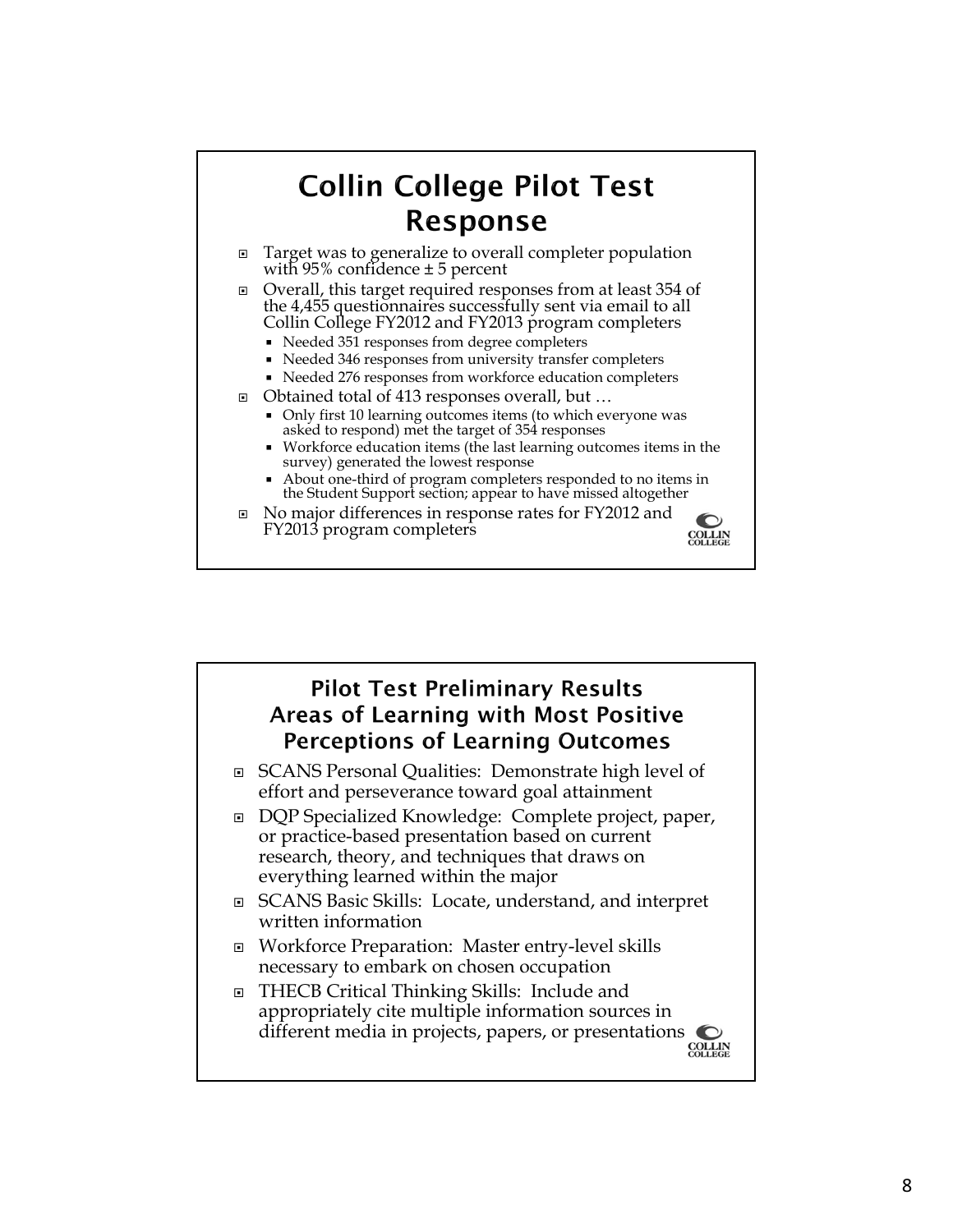#### **Pilot Test Preliminary Results** Areas of Learning with Most Negative **Perceptions of Learning Outcomes**

- SCANS Resources: Assess employee skills and distribute work accordingly, evaluate performance, and provide feedback
- □ SCANS Resources: Prepare and use budgets, make forecasts, keep records, and make adjustments to meet objectives
- □ SCANS Interpersonal: Teach others new workplace skills
- SCANS Interpersonal: Negotiate and work toward agreements involving exchange of resources and resolving divergent interests



- Most Important
	- Registration
	- Overall Learning Experiences
	- Overall Classroom Instructional Quality
- Least Important
	- Student Activities/Student Life
	- Student Organizations



 $\bullet$ **COLLIN**<br>COLLEGE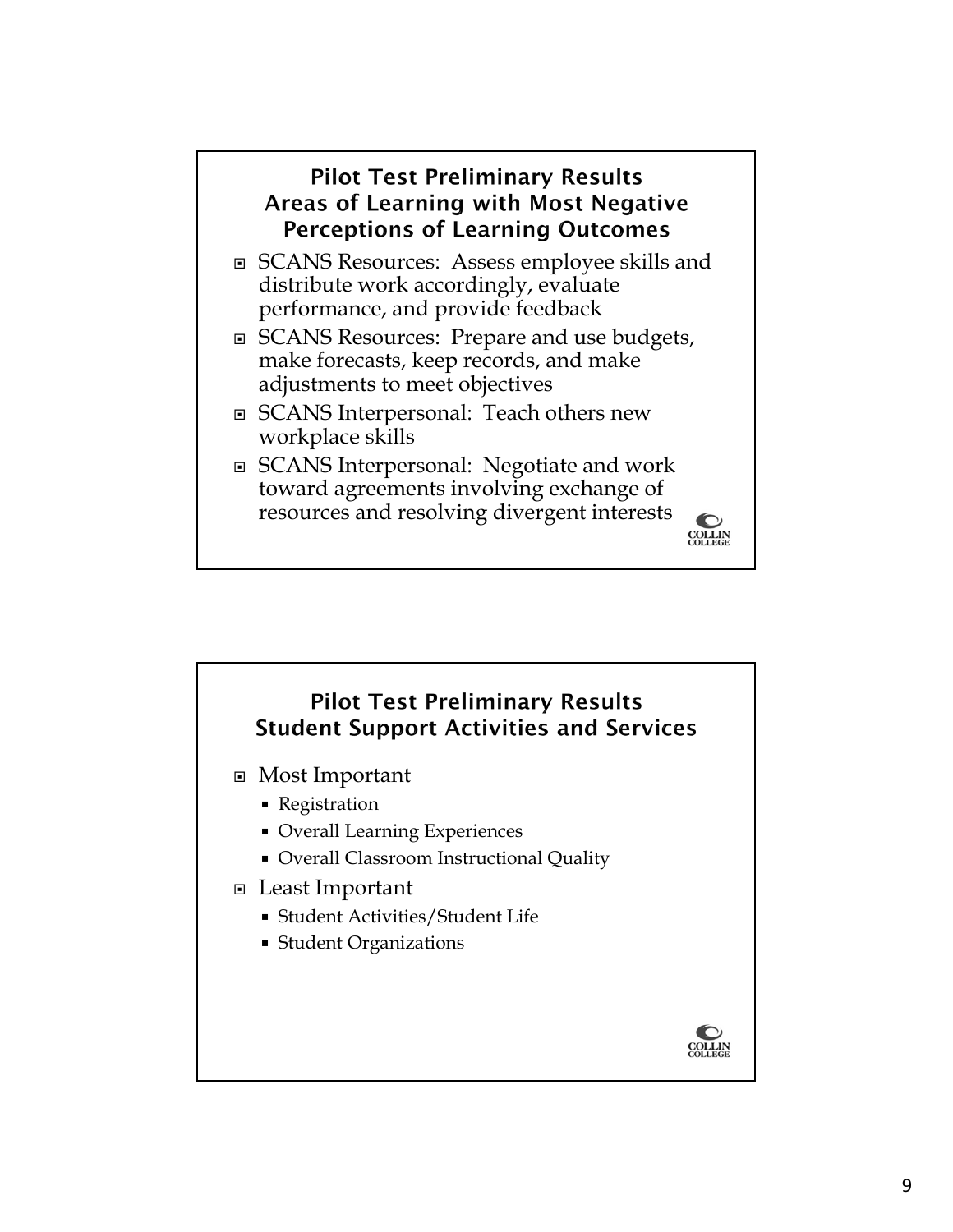### **Pilot Test Preliminary Results** Satisfaction with **Student Support Activities and Services** Most Satisfied with

- College Buildings and Facilities
- Library Service Quality
- **ELIDERTY Resource Availability**
- Overall Learning Experiences
- Campus Safety and Security
- Least Satisfied with
	- Career Counseling Job Placement
	- Academic Advising Service Quality
	- Academic Advising Information Accuracy
	- **Career Counseling Service Quality**



#### **Pilot Test Preliminary Results Performance Gaps**

- Largest Performance Gaps
	- Academic Advising Service Quality
	- Academic Advising Information Accuracy
	- Career Counseling Job Placement
	- **Support Services for University Transfer**
- Smallest Performance Gaps
	- Student Activities/Student Life
	- College Buildings and Facilities
	- Student Organizations

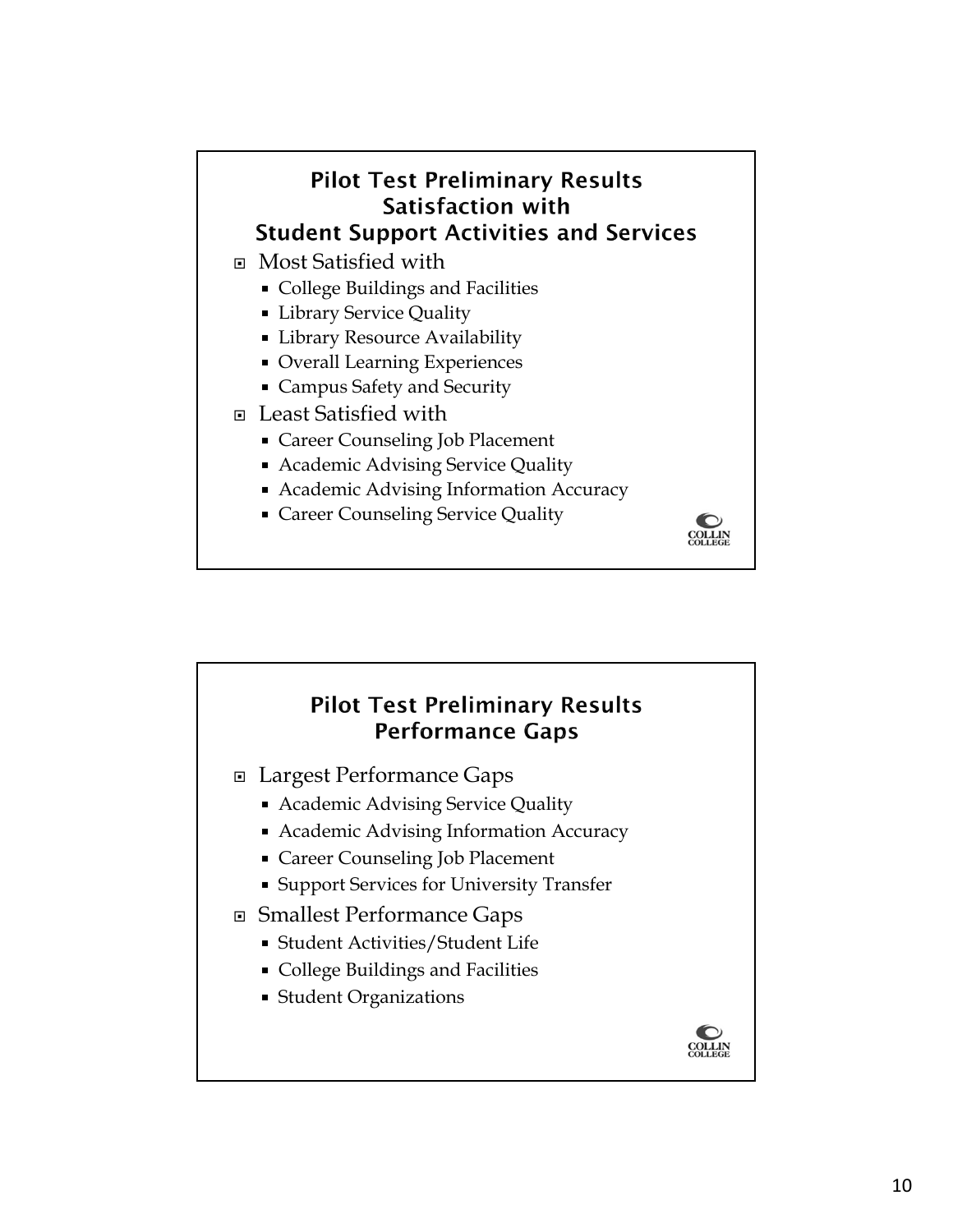## **Collin College Pilot Test Preliminary Conclusions**

- $\Box$  Evidence of survey fatigue suggests that the instrument may need to be shortened
- Some of the items probably need to be further simplified
- Student learning support section needs to be more clearly identified up front

**COLLIN**<br>COLLEGE